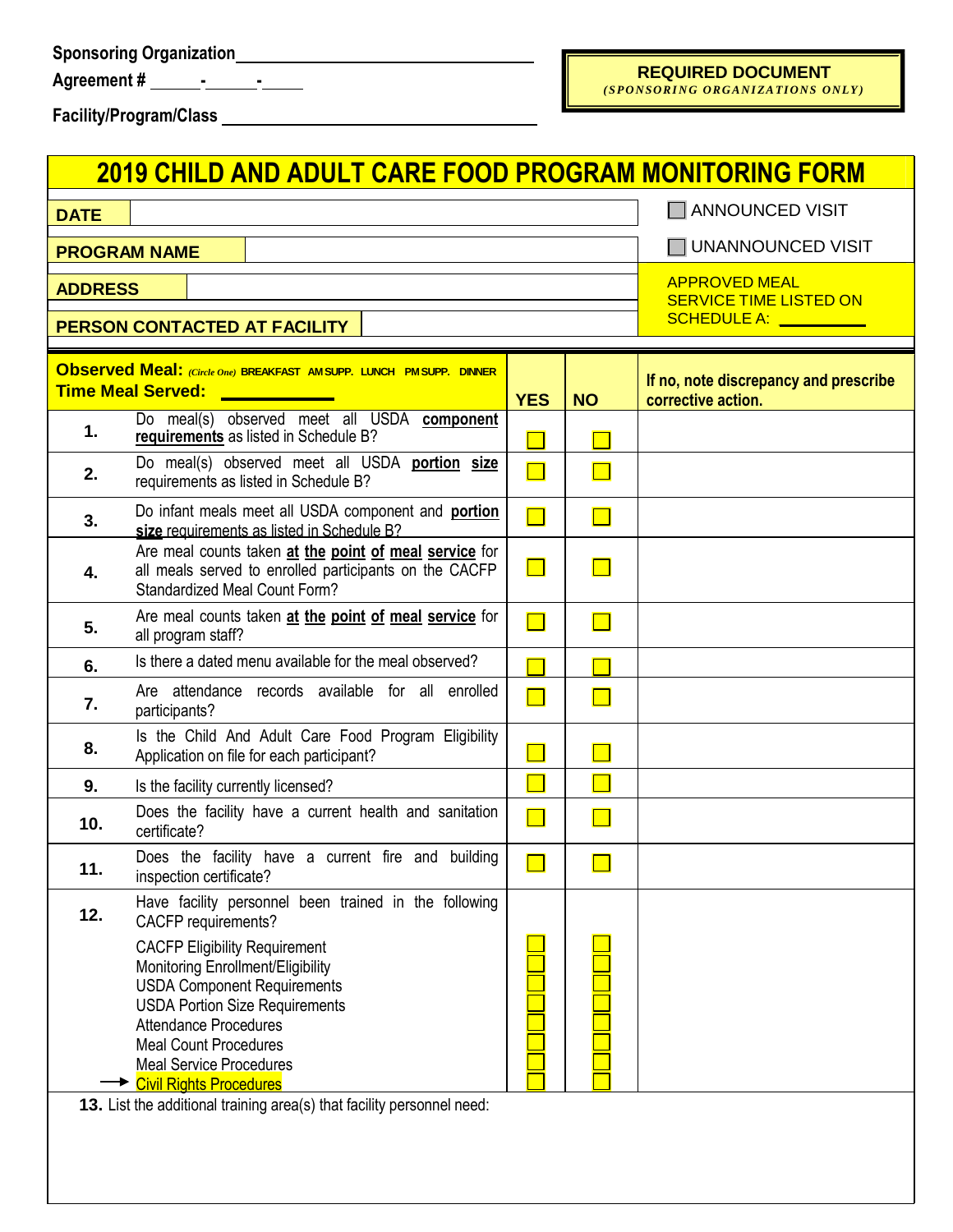| <b>2019 CACFP PROGRAM MONITORING FORM</b>                                                                                                                                                                                                                                                                                                                                                                                                                              |                                                                                                                                                                                                                                                               |                                           |                                        |  |  |  |  |       |  |                                       |                                    |  |  |
|------------------------------------------------------------------------------------------------------------------------------------------------------------------------------------------------------------------------------------------------------------------------------------------------------------------------------------------------------------------------------------------------------------------------------------------------------------------------|---------------------------------------------------------------------------------------------------------------------------------------------------------------------------------------------------------------------------------------------------------------|-------------------------------------------|----------------------------------------|--|--|--|--|-------|--|---------------------------------------|------------------------------------|--|--|
| Agreement # Fig. 4 Fig. 4 Fig. 4 Fig. 4 Fig. 4 Fig. 4 Fig. 4 Fig. 4 Fig. 4 Fig. 4 Fig. 4 Fig. 4 Fig. 4 Fig. 4 Fig. 4 Fig. 4 Fig. 4 Fig. 4 Fig. 4 Fig. 4 Fig. 4 Fig. 4 Fig. 4 Fig. 4 Fig. 4 Fig. 4 Fig. 4 Fig. 4 Fig. 4 Fig. 4                                                                                                                                                                                                                                          |                                                                                                                                                                                                                                                               |                                           |                                        |  |  |  |  |       |  |                                       |                                    |  |  |
|                                                                                                                                                                                                                                                                                                                                                                                                                                                                        | <b>Sponsoring Organization Sponsoring Organization</b>                                                                                                                                                                                                        |                                           |                                        |  |  |  |  | Date: |  |                                       |                                    |  |  |
|                                                                                                                                                                                                                                                                                                                                                                                                                                                                        |                                                                                                                                                                                                                                                               |                                           |                                        |  |  |  |  |       |  |                                       |                                    |  |  |
| List the components of the observed meal:<br>14.                                                                                                                                                                                                                                                                                                                                                                                                                       |                                                                                                                                                                                                                                                               |                                           |                                        |  |  |  |  |       |  |                                       |                                    |  |  |
|                                                                                                                                                                                                                                                                                                                                                                                                                                                                        | <b>Required Components</b>                                                                                                                                                                                                                                    | <b>Breakfast</b><br><b>Lunch / Dinner</b> |                                        |  |  |  |  |       |  |                                       | AM / PM                            |  |  |
|                                                                                                                                                                                                                                                                                                                                                                                                                                                                        | Milk                                                                                                                                                                                                                                                          |                                           |                                        |  |  |  |  |       |  |                                       |                                    |  |  |
|                                                                                                                                                                                                                                                                                                                                                                                                                                                                        | Juice, Fruit or Vegetable<br><b>Bread / Bread Alternate</b>                                                                                                                                                                                                   |                                           |                                        |  |  |  |  |       |  |                                       |                                    |  |  |
|                                                                                                                                                                                                                                                                                                                                                                                                                                                                        | Fruit or Vegetable                                                                                                                                                                                                                                            |                                           |                                        |  |  |  |  |       |  |                                       |                                    |  |  |
|                                                                                                                                                                                                                                                                                                                                                                                                                                                                        | Meat / Meat Alternate                                                                                                                                                                                                                                         |                                           |                                        |  |  |  |  |       |  |                                       |                                    |  |  |
| 15. Does the observed meal meet the minimum USDA requirements as specified in the Child and Adult Care Food<br>Program, Schedule B?<br>$\Box$ YES<br>$\Box$ NO<br>Does the facility serve meals to infants?<br>$\Box$ YES<br>$\Box$ NO<br>Complete the following chart, and list food items provided by the facility and/or parent:                                                                                                                                    |                                                                                                                                                                                                                                                               |                                           |                                        |  |  |  |  |       |  |                                       |                                    |  |  |
|                                                                                                                                                                                                                                                                                                                                                                                                                                                                        | <b>Required Components</b><br>(Refer to Schedule B for Infants)                                                                                                                                                                                               |                                           | <b>Components Provided by Facility</b> |  |  |  |  |       |  | <b>Components Provided by Parents</b> |                                    |  |  |
|                                                                                                                                                                                                                                                                                                                                                                                                                                                                        | Formula or Breast Milk                                                                                                                                                                                                                                        |                                           |                                        |  |  |  |  |       |  |                                       |                                    |  |  |
|                                                                                                                                                                                                                                                                                                                                                                                                                                                                        | <b>Infant Cereal</b>                                                                                                                                                                                                                                          |                                           |                                        |  |  |  |  |       |  |                                       |                                    |  |  |
|                                                                                                                                                                                                                                                                                                                                                                                                                                                                        | Infant Meat or Meat Alternate<br>Infant Fruit or Vegetable                                                                                                                                                                                                    |                                           |                                        |  |  |  |  |       |  |                                       |                                    |  |  |
|                                                                                                                                                                                                                                                                                                                                                                                                                                                                        | 16. 5-Day Reconciliation and Meal Count Variation Review                                                                                                                                                                                                      |                                           |                                        |  |  |  |  |       |  |                                       |                                    |  |  |
|                                                                                                                                                                                                                                                                                                                                                                                                                                                                        | Review the five (5) previous days for the <b>SAME MEAL SERVICE</b> and list the total meal counts, attendance and enrollment figures.                                                                                                                         |                                           |                                        |  |  |  |  |       |  |                                       |                                    |  |  |
|                                                                                                                                                                                                                                                                                                                                                                                                                                                                        | <b>DATES</b>                                                                                                                                                                                                                                                  |                                           |                                        |  |  |  |  |       |  |                                       |                                    |  |  |
|                                                                                                                                                                                                                                                                                                                                                                                                                                                                        | <b>MEAL COUNT</b>                                                                                                                                                                                                                                             |                                           |                                        |  |  |  |  |       |  |                                       |                                    |  |  |
|                                                                                                                                                                                                                                                                                                                                                                                                                                                                        | <b>ATTENDANCE</b>                                                                                                                                                                                                                                             |                                           |                                        |  |  |  |  |       |  |                                       |                                    |  |  |
|                                                                                                                                                                                                                                                                                                                                                                                                                                                                        | <b>ELIGIBILITY/ENROLLMENT</b>                                                                                                                                                                                                                                 |                                           |                                        |  |  |  |  |       |  |                                       |                                    |  |  |
|                                                                                                                                                                                                                                                                                                                                                                                                                                                                        | If Vended, List # Meals Delivered                                                                                                                                                                                                                             |                                           |                                        |  |  |  |  |       |  |                                       |                                    |  |  |
| Do the attendance and enrollment/eligibility records support the meal counts?<br>Yes<br>No l<br>Do the meal counts show variation for the 5-day period?<br>Yes<br>No<br>If No, continue to review 10 additional days (for a total of 15 consecutive days) for <b>THE SAME</b><br>MEAL SERVICE, and list the total meal counts, attendance and enrollment figures.<br>List the total meal counts, attendance and enrollment figures for 10 additional consecutive days. |                                                                                                                                                                                                                                                               |                                           |                                        |  |  |  |  |       |  |                                       |                                    |  |  |
|                                                                                                                                                                                                                                                                                                                                                                                                                                                                        | <b>DATES</b>                                                                                                                                                                                                                                                  |                                           |                                        |  |  |  |  |       |  |                                       |                                    |  |  |
|                                                                                                                                                                                                                                                                                                                                                                                                                                                                        | <b>MEAL COUNT</b>                                                                                                                                                                                                                                             |                                           |                                        |  |  |  |  |       |  |                                       |                                    |  |  |
|                                                                                                                                                                                                                                                                                                                                                                                                                                                                        | <b>ATTENDANCE</b>                                                                                                                                                                                                                                             |                                           |                                        |  |  |  |  |       |  |                                       |                                    |  |  |
|                                                                                                                                                                                                                                                                                                                                                                                                                                                                        | <b>ELIGIBILITY/ENROLLMENT</b>                                                                                                                                                                                                                                 |                                           |                                        |  |  |  |  |       |  |                                       |                                    |  |  |
|                                                                                                                                                                                                                                                                                                                                                                                                                                                                        | If Vended, List # Meals                                                                                                                                                                                                                                       |                                           |                                        |  |  |  |  |       |  |                                       |                                    |  |  |
|                                                                                                                                                                                                                                                                                                                                                                                                                                                                        | <b>Delivered</b>                                                                                                                                                                                                                                              |                                           |                                        |  |  |  |  |       |  |                                       |                                    |  |  |
|                                                                                                                                                                                                                                                                                                                                                                                                                                                                        | Are the number of meals claimed for one or more meal types (Breakfast, Lunch, Am/Pm Supplements,<br>Dinner) identical for 15 consecutive days within the claiming period?<br>Does it appear that meal counts are based solely on attendance? If yes, explain. |                                           |                                        |  |  |  |  |       |  |                                       | $Yes$ No $\_\_$<br>$Yes$ No $\_\_$ |  |  |
|                                                                                                                                                                                                                                                                                                                                                                                                                                                                        |                                                                                                                                                                                                                                                               |                                           |                                        |  |  |  |  |       |  |                                       |                                    |  |  |